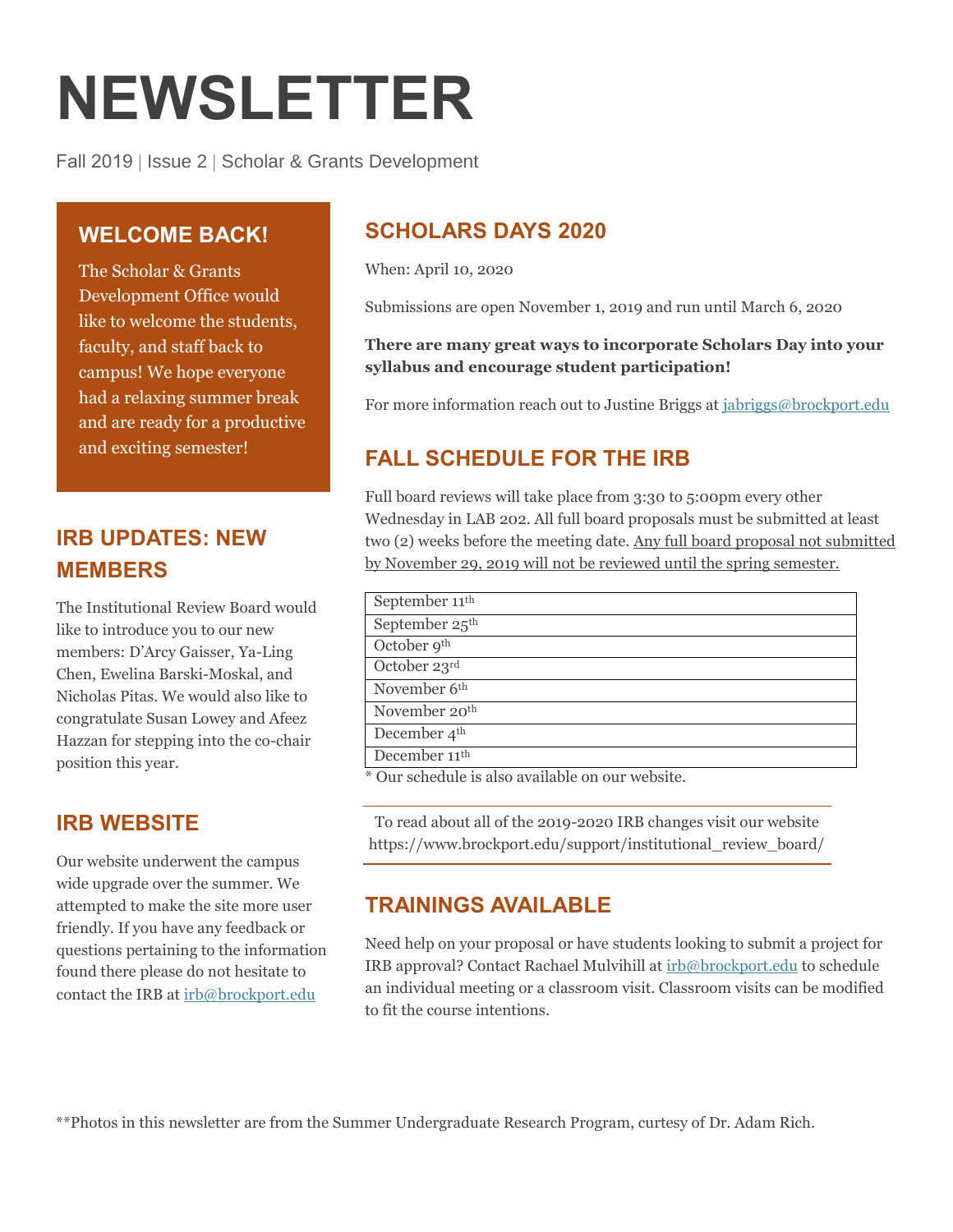

*Photo credit: Bohdan Smich from SURP*

# **(SPIN) GRANT DATABASE**

Reminder that SPIN is now available as a grant database search tool. SPIN contains more than 40,000 opportunities from more than 10,000 sponsors and is available through the Grants & Scholar Development Office.

Contact Justine Briggs at [jabriggs@brockport.edu](mailto:jabriggs@brockport.edu) to get started

# **SUMMER UNDERGRADUATE RESEARCH PROGRAM**

Another successful round of the Summer Undergraduate Research Program wrapped up with a total of 32 student participants. SURP provides an opportunity for students to fully engage in hands-on educational experiences of scholarship, research, and creative activity with a faculty mentor. Students will be presenting their research at [Undergraduate Research Day](https://www.brockport.edu/academics/engaged_learning/summer_undergraduate_research_program.html) held on Friday, September 27 at 12-2:30pm in the Seymour Union Ballroom. All are welcome to attend!

# **INTERNAL FACULTY GRANTS NOW ACCEPTING SUBMISSIONS**

#### Pre-Tenure Grants

#### **Due October 18th**

Competitive \$2,000 award for tenure track faculty in first five years of service at The College at Brockport. Final disbursement of funds after recipient's submission of an application for an external grant, of at least \$2500 (when possible), through the Scholar & Grants Development Office to fund scholarship or creative activity required for appointment, promotion and tenure.

#### Post-Tenure Fellowship

#### **Due October 18th**

Competitive award up to \$3,500 for tenured faculty to fund eligible expenses for scholarship or creative activity in the discipline valued by the departmental APT document. Preference given to faculty not currently on or within a year of sabbatical.

### Scholarly Incentive Award

#### **Due October 18th**

Competitive award up to \$1,000 for full-time faculty to fund eligible expenses for scholarship or creative activity required for appointment, promotion and tenure.

#### UUP Individual Development Award

#### **Due date TBD**

 activities during the calendar year. Check guidelines for eligibility and Highly competitive grant up to \$1,000 to support professional development required documentation. Funded by UUP.

#### UUP Drescher Leave

#### **Due date TBD**

Competitive full semester leave grant for assistant professors who have received at least one renewal at the College and belong to an underrepresented group with regard to ethnicity, race, gender, disability, and/or veteran status. The deadline for the application has passed. Funded by UUP and The College at Brockport.

## **Due date TBD** UUP Professional Development Grant Program

The Professional Development Grant Program is intended to fund a professional development project or activity to assist three or more employees to develop their professional potential and to prepare for advancement. Eligibility is similar to the Individual Development Awards Programs.